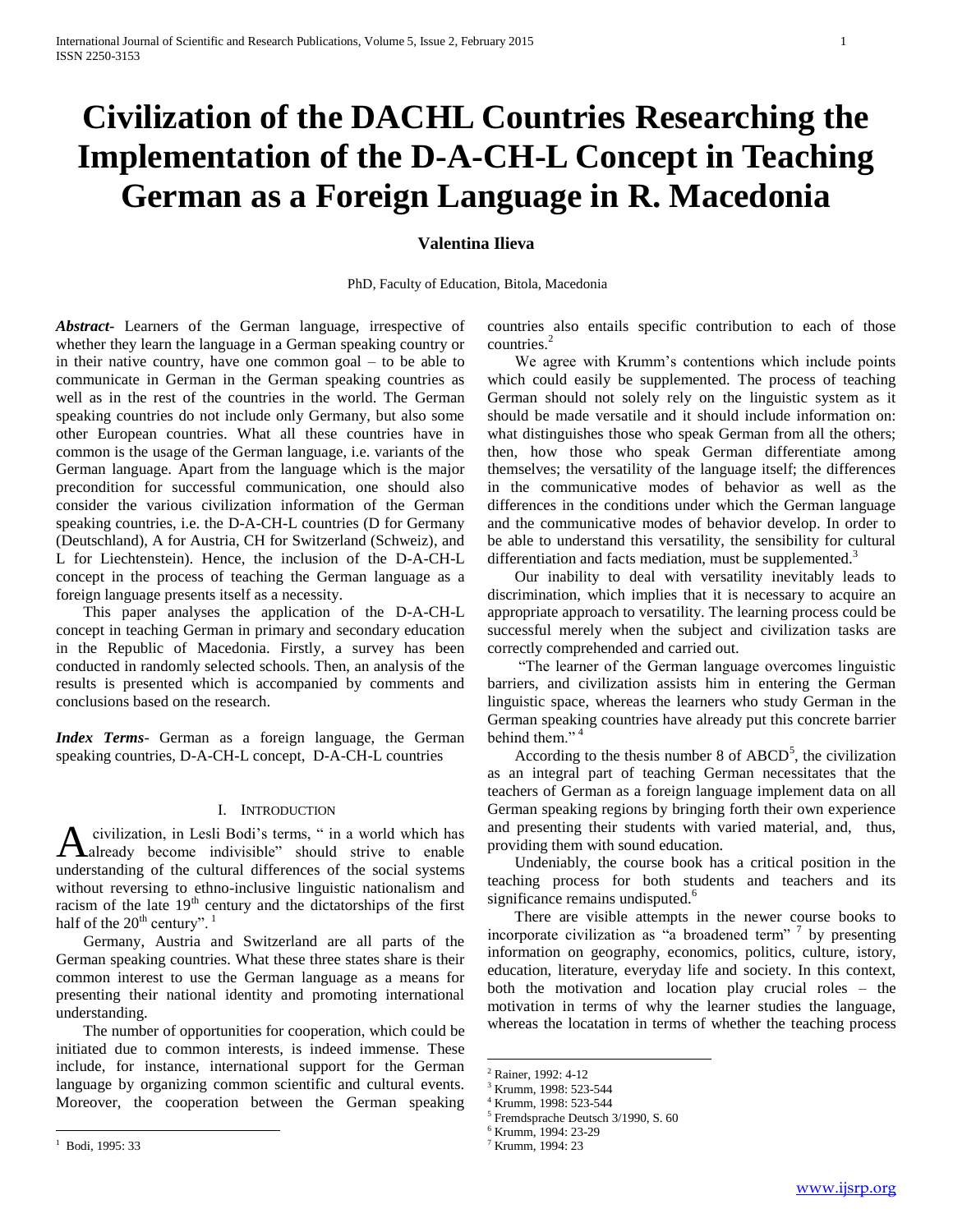occurs in a German speaking counry or in some other foreign country. All these elements lead us to the assumption that the D-A-CH-L concept has been implemented in the process of teaching German.

 In order to provide an overview of the process of teaching German as a foreign language in Macedonia, the table below depicts the school system and the process of teaching German according to the current syllabi. In accordance with the 2007 education reforms, the first foreign language taught is the English language and students start learning it in the first grade, whereas the second language is being introduced in the sixth grade.<sup>8</sup>

| grade | 1st foreign language/<br>no. of classes per week | 2nd foreign language |
|-------|--------------------------------------------------|----------------------|
| 9th   | 3                                                | $\overline{2}$       |
| 8th   | 3                                                | $\overline{c}$       |
| 7th   | 3                                                | $\overline{c}$       |
| 6th   | 3                                                | $\overline{c}$       |
| 5th   | 3                                                |                      |
| 4th   | 3                                                |                      |
| 3rd   | 3                                                |                      |
| 2nd   | $\overline{2}$                                   |                      |
| 1st   | $\overline{2}$                                   |                      |

**Table 1**

 In secondary schools and in high schools, German as a foreign language is an elective subject. Upon the introduction of the school reform, students study the two languages they studied in primary school, whereas in the new linguistic high schools they study 3 foreign languages (they continue studying the previous two foreign languages and they elect a third foreign language).

 According to the statistic data, the German language as a foreign language is on the third position in the Republic of Macedonia. The webpage of the Bureau of Education<sup>9</sup> along with the national education program present a table depicting the number of students who studied German in the 2003/2004 school year. According to these statistic data, 14 856 students studied German as a second foreign language and 964 students studied it as a first foreign language in the secondary schools and high schools in the Republic of Macedonia.

 $\overline{a}$ 8

## **Analysis of the opinion of teachers of German concerning the role and significance of teaching civilization**

 In order to ascertain what students of German as a foreign language know about civilization and what teachers of German as a foreign language think about the role and the significance of teaching civilization, a study was carried out by conducting a questionnaire. The teachers' questionnaire was carried out in January, 2014.

a) The teachers' questionnaire

 Sixteen teachers of German as a foreign language, two male and fourteen female teachers, responded to the questionnaire. In order to take preventative measures against receiving a small number of filled-in questionnaires which is one of the disadvantages of written surveys, the number of dispatched questionnaires was three times bigger than the number of questionnaires actually needed for this study. The questionnaire respected the respondents' privacy by requesting no personal data. In the teaching process in Macedonia the aim of this study was, in fact, twofold. On the one hand, it served the purpose of confirming our analysis based on theoretical grounds, i.e. it set out to either support the data and opinions formed on the theory or to relativize them. On the other hand, the second aim was to determine the significance attached to civilization in the teaching process by the respondents.

 The introduction of educational and practical perspectives seems mandatory in the context of course books analysis by virtue of the fact that the interaction between teachers and students and students' interest are crucial factors in creating the teaching process.

http://www.bro.gov.mk/docs/nastavniplanovi/nastaven\_plan\_devetgodishno\_201 4-2015.pdf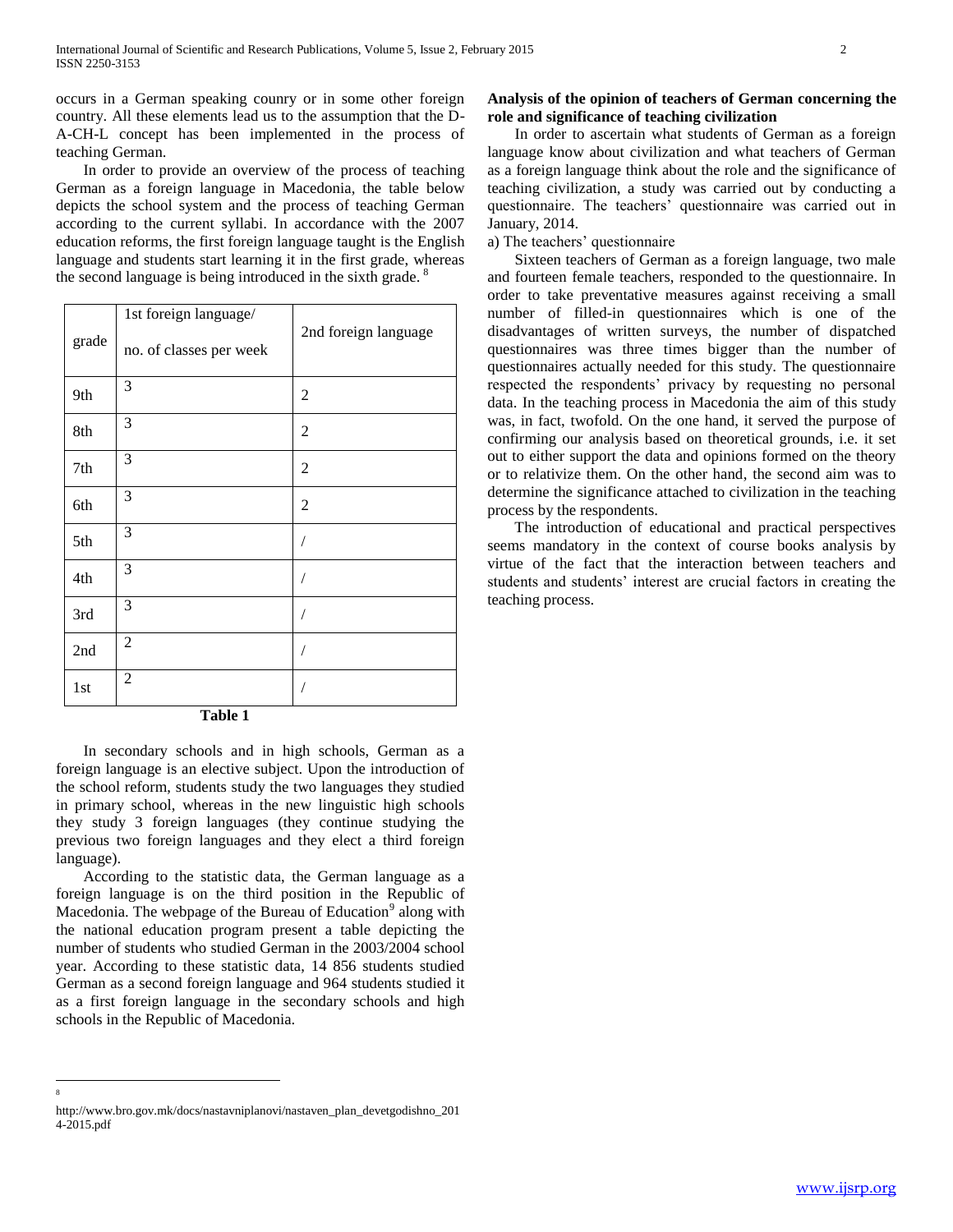**The results of the analysis of the teachers' questionnaire**







 Eleven of the interviewed teachers teach German in primary schools, whereas five of them teach German in secondary schools. As it was expected, all of the teachers of German who teach in primary schools use the same course book which has been approved by the Bureau of Education at the Ministry of Education and Culture. The same was the case with the teachers of German in secondary schools and high schools as they also all use the course book approved by the Bureau of Education at the Ministry of Education and Culture. However, as it is presented on the graphs below, it is quite satisfactory that 73% of the interviewed teachers who teach German in primary schools and 80% of the teachers who teach German in secondary schools and high schools use additional teaching material.

## **Question no.1**

 All interviewed teachers agree that teaching German is civilization, and civilization is teaching German. What follows is some of their statements pertaining to this issue:

- Culture and civilization are crucial in teaching a language.
- Every language teaching process is connected to the culture of the country, i.e. the culture of the people (e.g. lifestyle, food, typical expressions, mentality etc.).
- The culture is acquired via the language. The same is the case when one is interested in a particular culture – this person has to learn the language first.
- The civilization contributes to the culture of a particular country, whereas the language teaching process contributes to familiarize oneself with that culture. Civilization is an integral part of the language teaching process.
- Culture and civilization are of great help when it comes to achieving successful communication among nations.

## **Question no. 2: In your opinion, what is the starting point when civilization should be introduced in the process of teaching German?**

 The importance of incorporating civilization in the teaching process has been especially highlighted by the primary education teachers, which is a good precondition for incorporating civilization in the process of teaching German at the beginner levels.

 In fact, 14% of the interviewed teachers claim that civilization should be incorporated at a specific linguistic level or that civilization should be included depending on the students' interest. As to the question which examines whether the implementation of civilization is dependent on some other factors, none of the interviewed stated his/her opinion.



 **Chart 3** Primary school teachers of German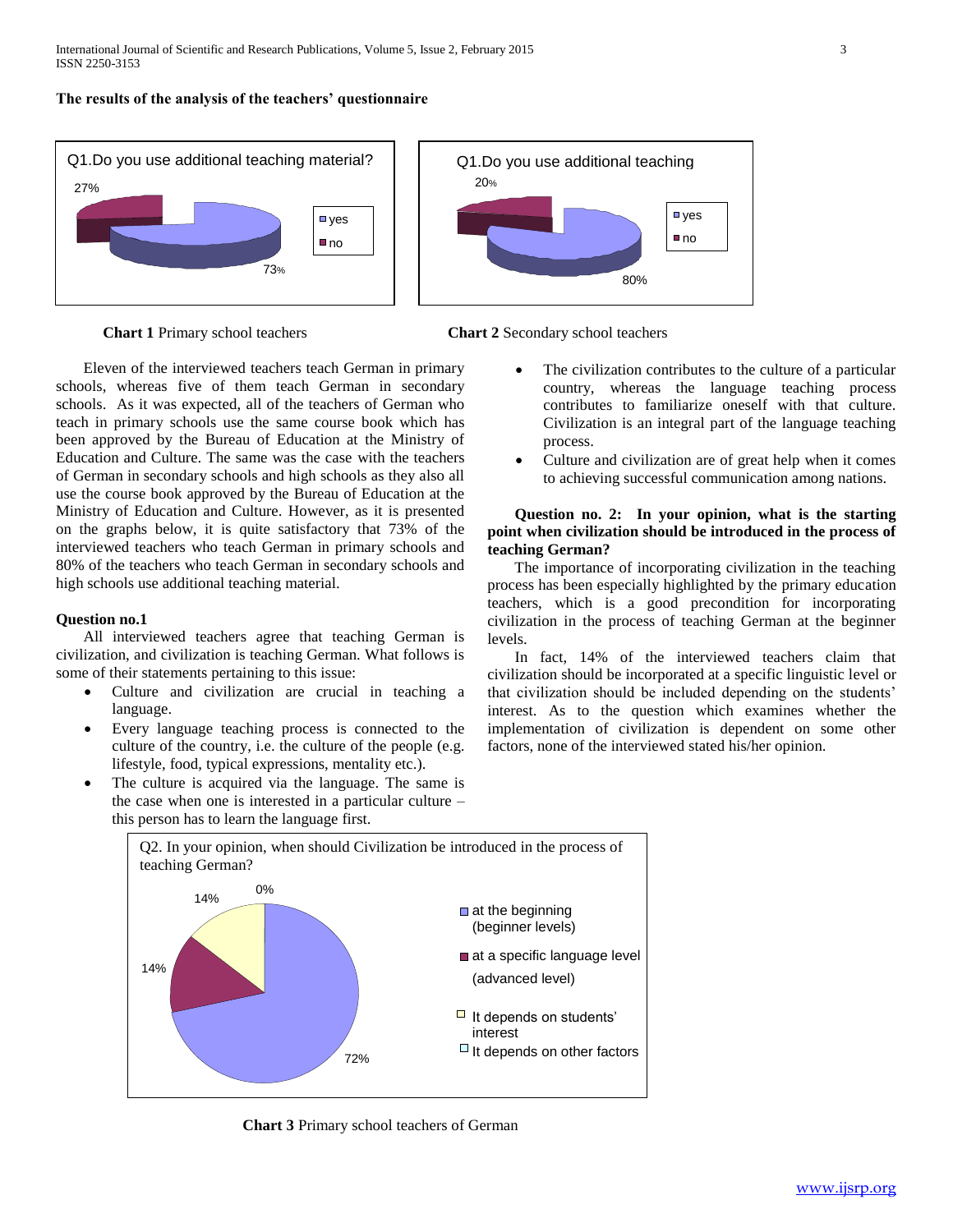Only one teacher did not provide an answer to this question. As far as this question is concerned the opinions of both sets of teachers (primary an dsecondary) differentiate ssubstantially. Namely, 60% of the interviewed secondary and high school teachers feel that civilization should be included at a specific

linguistic level (advanced), whereas 40% believe that that should be done from the very beginning, i.e. at the beginners level. None of the interiewed teachers claims that this is conditioned by students' intersest or some other factors.



**Chart 4 Secondary and high school teachers of German**

 **Question no.4 In the process of teaching German, for which of the German speaking countries you also teach civilizational values?** 

 This question presuposed several possible answers. Some of the interviewed primary school teachers of German marked in their answers civilizational values pertaining to Germany (42%), Austria (35%) and Switzerland (23%). Liechtenstein was not

mentioned at all. This result demonstates the intensity with which the civilization of these countries is being incorporated in the teaching process. Obviously, Germany is allocated the first position in that respect, Austria comes the second, followed by Switzerland, and, finally, Liechenstein which is not included at all.



**Chart 5 Primary school teachers of German**

 The interviewed teachers who teach German in secondary school and high school have also marked Germany (42%), Austria (33%) and Switzerland (25%). They did not mention

Lichtenstein (0%) at all. These results are indicative of the intensity with which they incorporate civilization in their teaching process.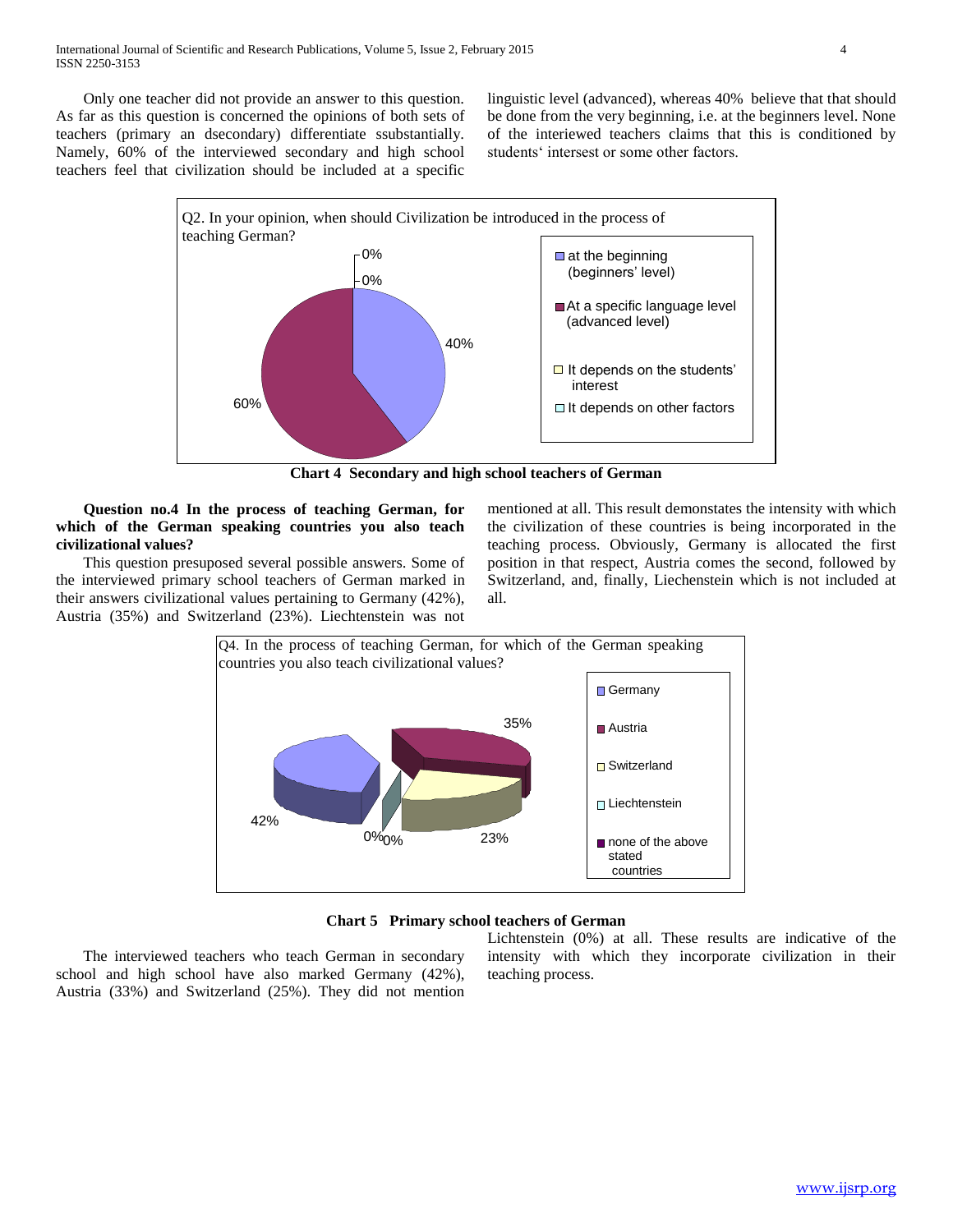

**Chart 6 Secondary and high school teachers of German**

 **Question no. 5 Where do you place the focus on civilization in your teaching German?**

 Primary school teachers' answers to this question also disclose that the primary position belongs to Germany (59%), then, Austria comes the second (20%), followed by Switzerland (7%) and Liechtenstein (7%). Only four teachers (7%) claim that

they place the focus equally to all four civilizations. These results obviously do not correspond with the implementation of the D-A-CH-L concept as the answers to this question, once more, emphasize the predominant position of Germany in comparison to the other three countries and their civilizations.



**Chart 7 Primary school teachers of German**

 As to the same question, the interviewed secondary and high school teachers of German claim that again the main focus is put on Germany (46%), which is closely followed by Austria (36%). The third position belongs to Switzerland (18%) and, finally,

Liechtenstein was not mentioned at all (0%). None of the interviewed teachers chose the four countries. This result is not compatible with the implementation of the D-A-CH-L concept since these answers again put the stress on Germany's predominant position.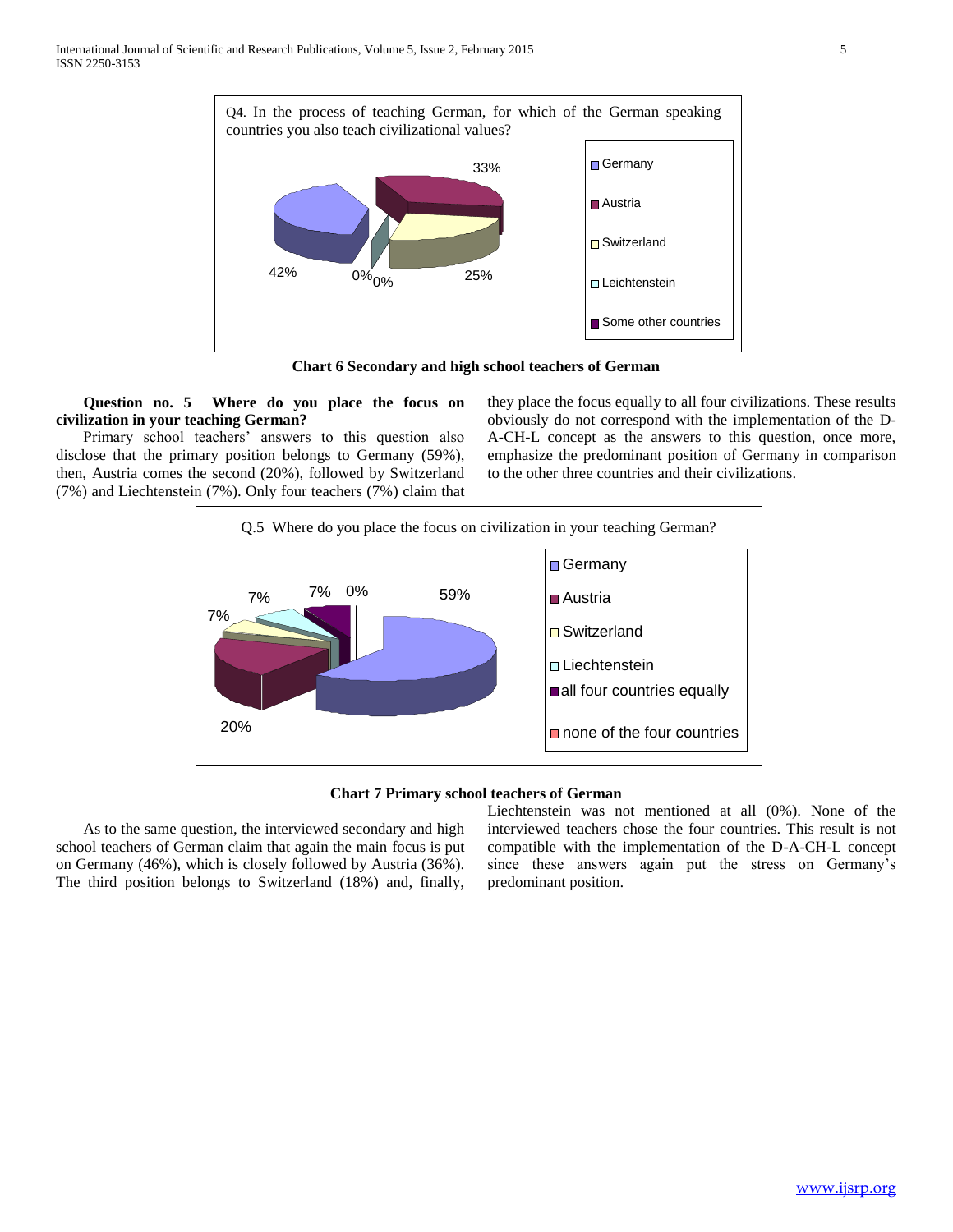

**Chart 8 Secondary and high school teachers of German**

 The omission of civilization information about some of the German speaking countries could be spotted in most of the teachers' answers. Namely, the result is quiet satisfactory solely as far as the German civilization is concerned, and partly satisfactory in the case of the Austrian civilization. Hence, it can be concluded that these findings are not compatible with the ABCD theses and with the D-A-CH-L concept.

 The question no.7 in the questionnaire directed the teachers to assess and state the extent to which their students were interested in the civilization of the German speaking countries, also provided them with the opportunity to choose among multiple possible answers. In that respect, the primary school teachers stated that 6 of their students were highly interested in Germany, 2 students were highly interested in Austria, 1 student was highly interested in Switzerland and none of them has shown any interest in Liechtenstein.

 Furthermore, 5 students have shown moderate interest in Germany and Austria, 3students demonstrated the same thing for Switzerland and 1 for Liechtenstein. A very modest interest has been shown by 2 students for Austria, 5 students for Switzerland and 4 for Liechtenstein. No interest has been shown by 4 students for Liechtenstein.

 The same question was addressed to the secondary school teachers and high school teachers as well. They were also provided with the option to choose from multiple possible answers.

 Their answers reveal that 4 of their students were highly interested in Germany. One student was moderately interested in Germany, 5 students were moderately interested in Austria, 1 student was moderately interested in Switzerland and no one was interested in Liechtenstein. A very modest interest in Switzerland has been shown by 3 students. Three students have shown no interest in Liechtenstein at all.

#### II. RESUME

 Some texts and contents which deal with, for instance, other cultures or historically distant periods of time, are virtually incomprehensible if there is lack of knowledge about the world we live in and its history, or if there is lack of geographical background, for instance. It is very important to not only reflect

on the reality relationship in the text itself, but also to take into consideration the relationship between the truthfulness presented in the text and the recipient's truthfulness. The science of comprehending a text and its interpretation in the international communication must be at the same time the science of relationships and obstacles which present themselves between nations/cultures/social groups/individuals which take part in them. $10$ 

 This research shows that both primary and secondary school teachers share the opinion that civilization plays a crucial role in the process of teaching German. Moreover, their answers also reveal that civilization information which refers to the German speaking countries is rather scarce. Solely the German civilization displayed satisfactory and nearly satisfactory results in the primary school teachers and secondary school teachers' answers, respectively. The incidence of the Austrian civilization is partial and, consequently, is not compatible with the D-A-CH-L concept.

 Moreover, students' enthusiasm to learn more on the German speaking countries is a positive indicator. However, one could infer that all of the German speaking countries do not receive an equal treatment in the process of teaching German. In other words, the good mental image of Germany, the poor mental image of Austria, and almost the non-existent mental image of Switzerland and the completely non-existent mental image of Liechtenstein in students' heads is not in compliance with the D-A-CH-L concept at all.

 In the introductory part, we have already highlighted several factors and, consequently, an assumption, which indicate the importance of obligatory implementation of the D-A-CH-L concept in the process of teaching German. However, the result of this research refutes the assumption and one could conclude that the D-A-CH-L concept is not sufficiently respected in the process of teaching German.

 Thus, the necessity for a quality improvement of the teaching process and materials presents itself quiet manifestly. The

 $\overline{a}$ 

<sup>10</sup> Picht, 1980: 270-288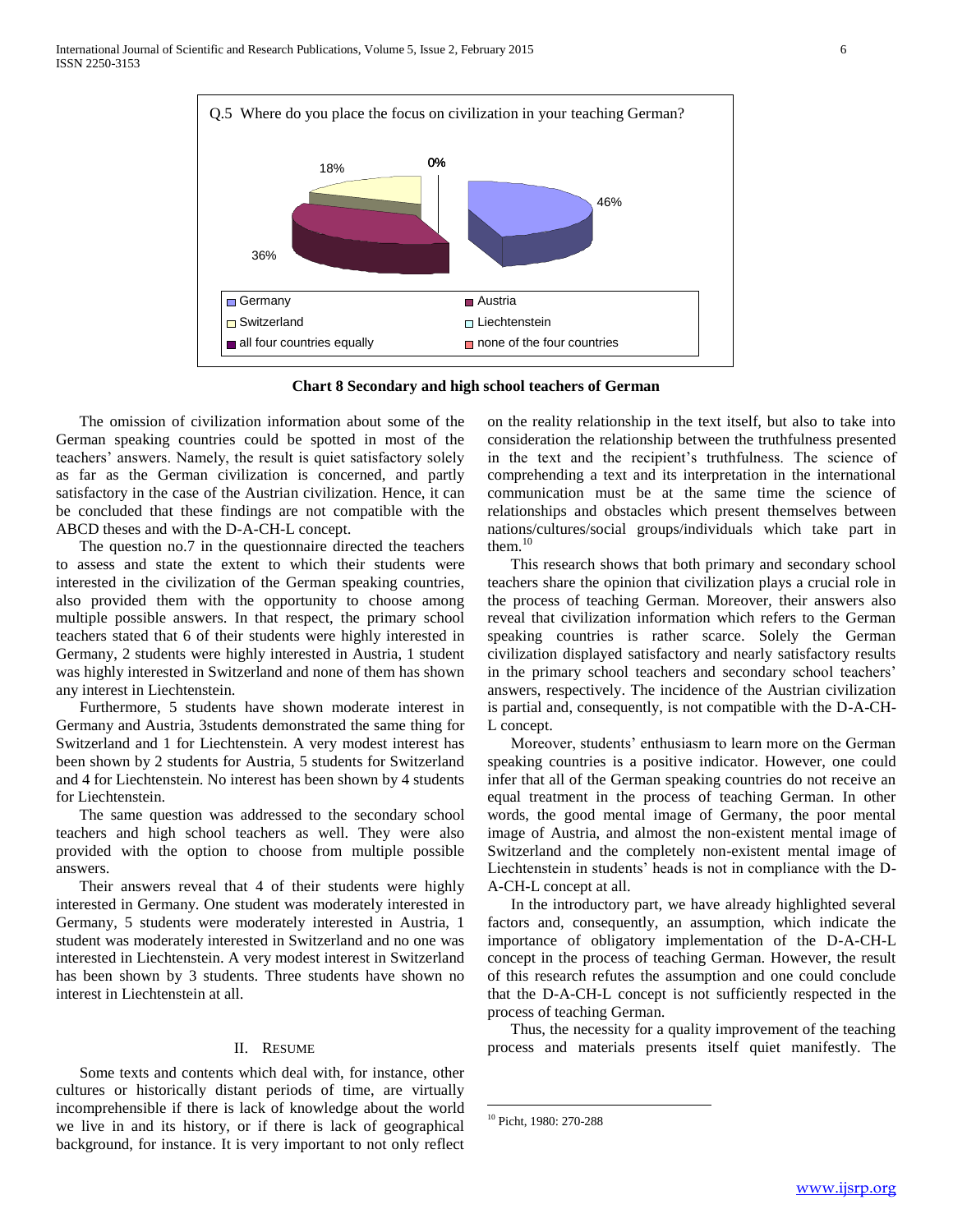contribution<sup>11</sup> to the solution to this problem could be made by observing the incidence of the D-A-CH-L concept in 4 areas:

- 1. the syllabi of the German language as a foreign language;
- 2. the course books and the additional teaching materials;
- 3. the classes of German;
- 4. the studies of German and the seminars for teachers' continuous professional development.

#### **REFERENCES**

- [1] Bodi, L. 1995: "Traditionen des österreichischen Deutsch im Schnittpunkt von Staatsräson und Sprachnation", Österreichisches Deutsch, Wien Hölder, Pichler, Tempsky, Hg. R.Muhr u.a.
- [2] Fremdsprache Deutsch 3/1990, Zeitschrift für die Praxis des Deutschunterrichts, Goethe Institut
- [3] Ilieva, V. 2012: Das D-A-CH-L Konzept im Deutsch-als-Fremdsprache-Unterricht", Universität Sv. Kliment Ohridski, FAMIS, Bitola
- [4] Krumm, H.J. 1994: Zur Situation der Lehrwerkkritik und Lehrwerkforschung Deutsch als Fremdsprache, Kast, B. / Neuner, G. (Hg.): Zur Analyse, Begutachtung und Entwicklung von Lehrwerken für den fremdsprachlichen Deutschunterricht. Berlin, München, Langenscheidt
- [5] Krumm, H.-J. 1998: Landeskunde Deutschland, D-A-CH oder Europa? Über den Umgang mit Verschiedenheit im DaF-Unterricht, INFO DaF 5/1998 und Plenarvortrag auf der 26. Jahrestagung des Fachverbandes Deutsch als Fremdsprache am 6.6.1998 in der Friedrich-Schiller Universität in Jena
- [6] Picht, R. 1980: Landeskunde und Textwissenschaft, Wierlacher, A.(Hrsg.) Fremdsprache Deutsch Bd.1 Finck München, Finck
- [7] Rainer, G. 1992: Deutsche Sprache und österreichische Auslandskultur, ÖdaF
- [8] http://www.bro.gov.mk/docs/nastavniplanovi/nastaven\_plan\_devetgodishno  $-2014 - 2015$ .pdf

### AUTHORS

**First Author** – Valentina Ilieva PhD, Faculty of Education, Bitola, Macedonia